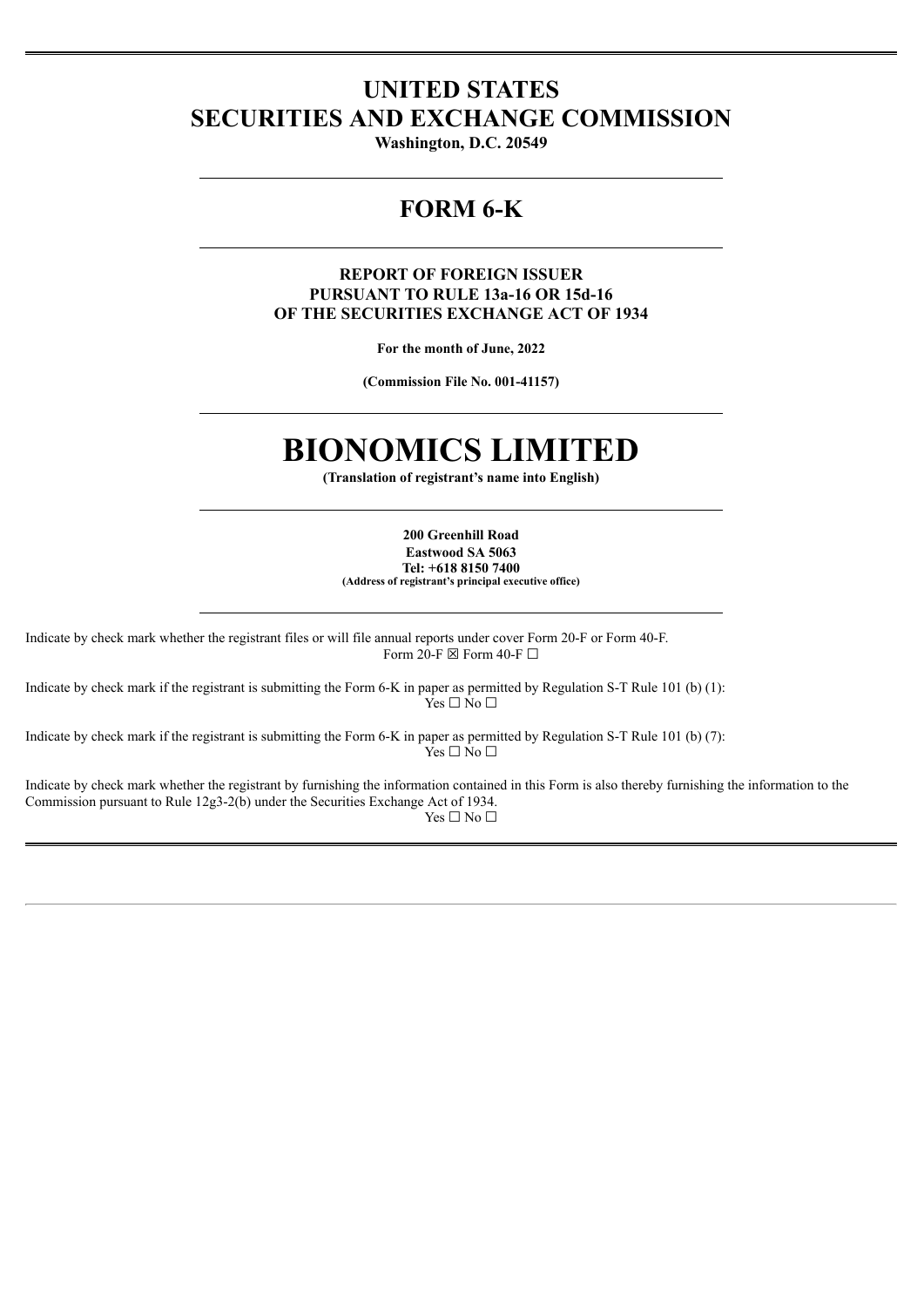#### **INFORMATION CONTAINED IN THIS REPORT ON FORM 6-K**

Bionomics Limited (the "Company" ), invites shareholders and interested parties to attend an investor webinar with Executive Chairman Dr. Errol De Souza and Vice President of Strategy and Corporate Development Mr. Connor Bernstein, at 10.30am (AEST) on Wednesday 15 June 2022 (or in the U.S. at 8.30pm (ET) on Tuesday 14 June 2022). The details are furnished herewith as Exhibit 99.1 to this report on Form 6-K.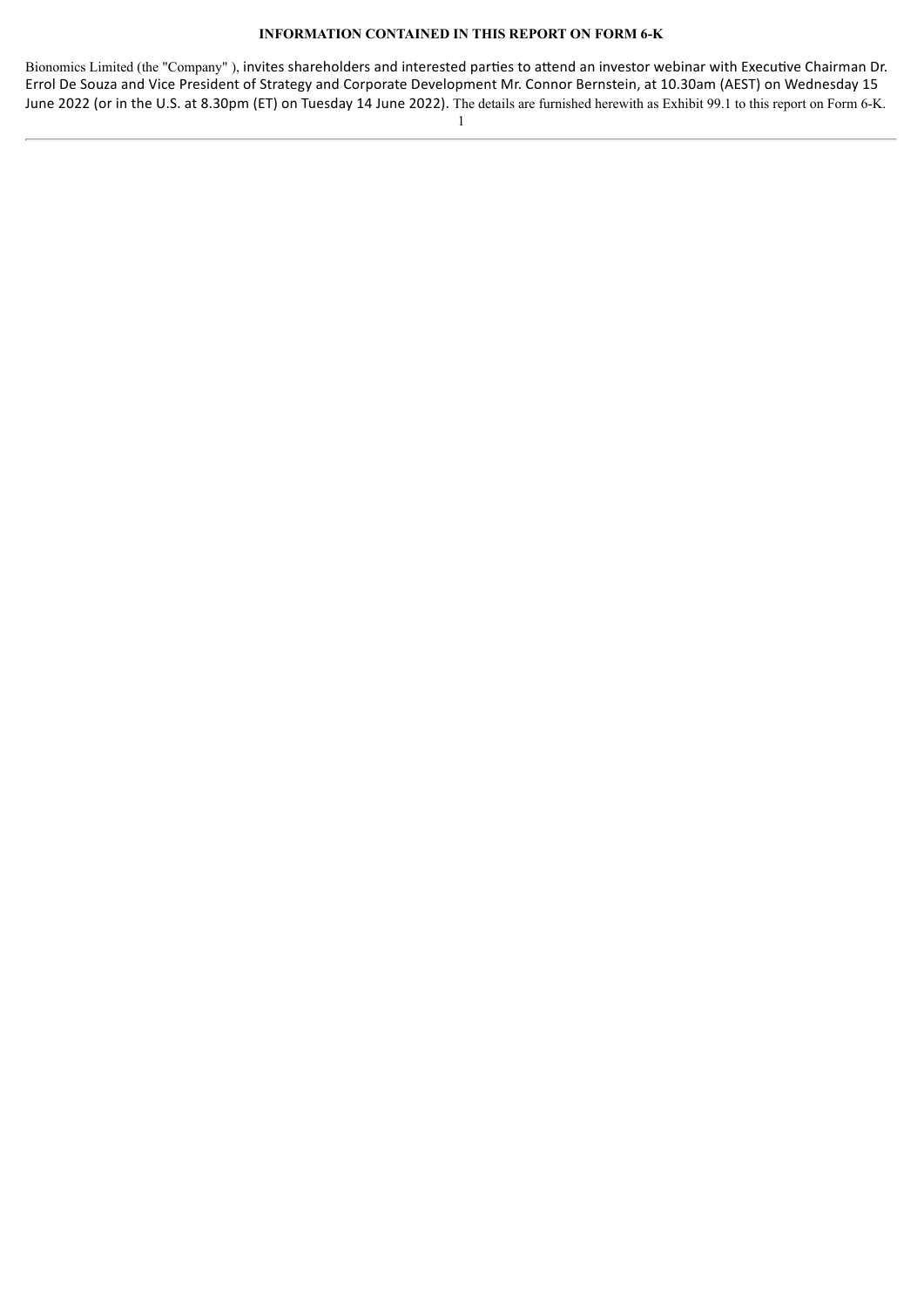| Exhibit | <b>Description</b>                      |
|---------|-----------------------------------------|
|         | 99.1 Bionomics Limited Investor Webinar |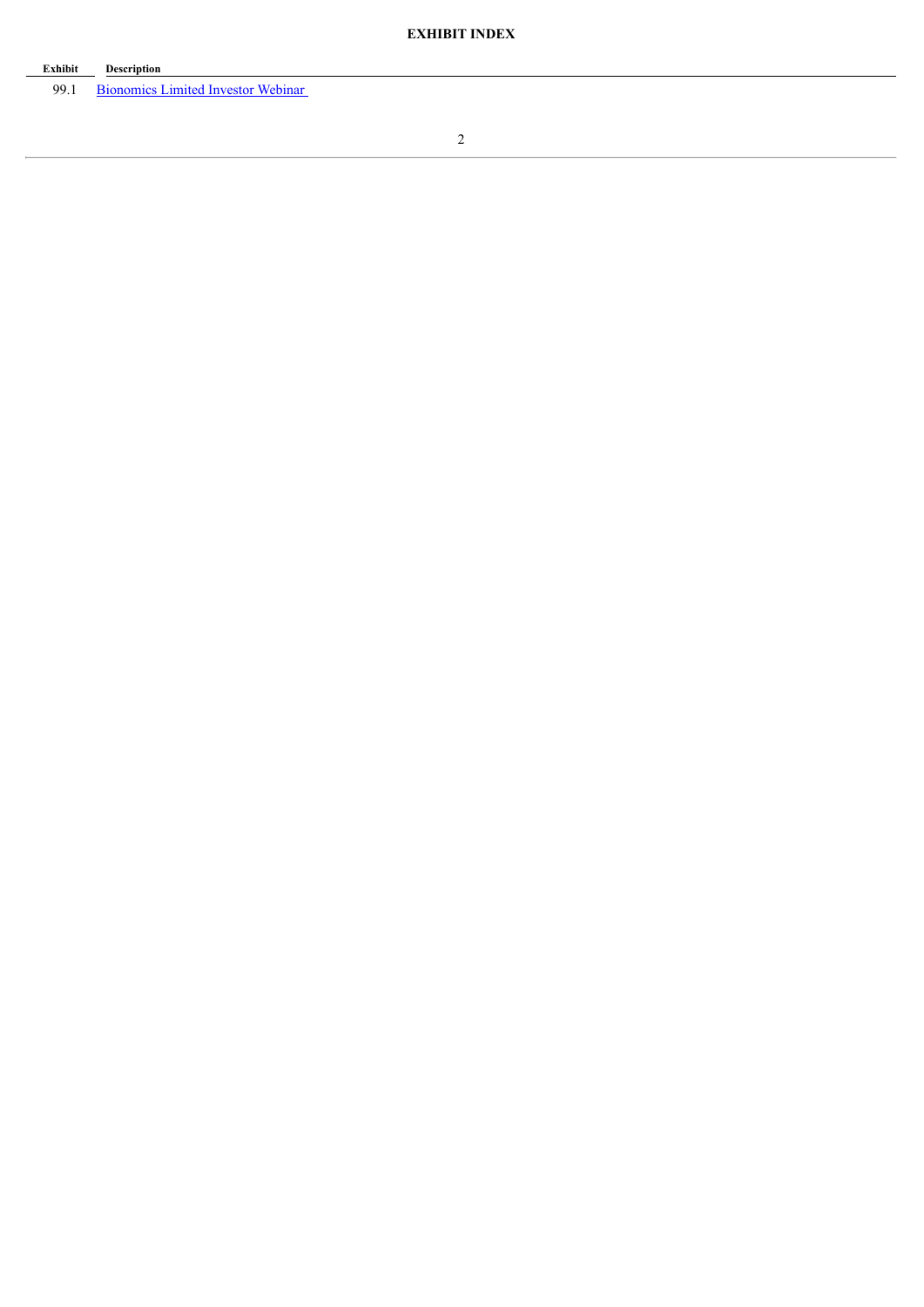#### **SIGNATURES**

Pursuant to the requirements of the Securities Exchange Act of 1934, the registrant has duly caused this report to be signed on its behalf by the undersigned, thereto duly authorized.

#### **Bionomics Limited** (Registrant)

| Bv:    | /s/ Errol De Souza    |
|--------|-----------------------|
| Name:  | Errol De Souza, Ph.D. |
| Title: | Executive Chairman    |

Date: June 13, 2022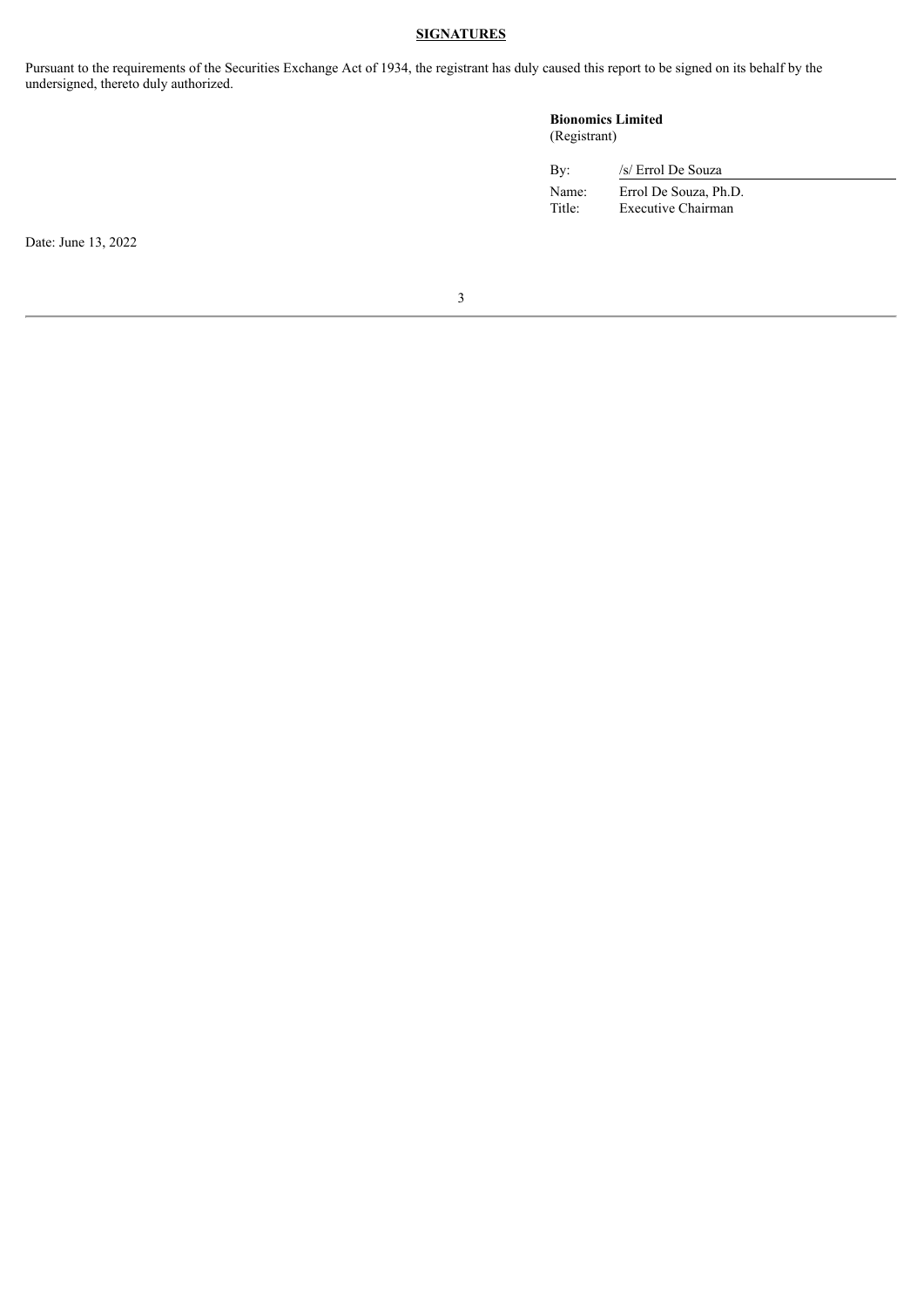

**ABN 53 075 582 740**

#### <span id="page-4-0"></span>**13 June 2022**

### **Bionomics Investor Webinar**

Bionomics Limited (ASX: BNO |Nasdaq: BNOX ), (**Bionomics** or the **Company**), a clinical-stage biopharmaceutical company developing novel, allosteric ion channel modulators designed to transform the lives of patients suffering from serious central nervous system (CNS) disorders with high unmet medical need, invites shareholders and interested parties to attend an investor webinar with Executive Chairman Dr. Errol De Souza and Vice President of Strategy and Corporate Development Mr. Connor Bernstein, at 10.30am (AEST) on Wednesday 15 June 2022 (or in the U.S. at 8.30pm (ET) on Tuesday 14 June 2022).

The presentation will cover Bionomics' ongoing Phase 2 trials for Social Anxiety Disorder (SAD) and Post-Traumatic Stress Disorder (PTSD) and the pressing need for new treatments for patients suffering from these disorders. The presenters will also discuss the Company's near-term milestones and goals for 2022 and beyond.

Please follow this link to register for the webinar: https://us06web.zoom.us/webinar/register/WN\_OzE5MYuTRMiRi98-8AcXgQ

The presentation will also be made available on the Bionomics website.

Released on authority of the Executive Chairman.

#### **FOR FURTHER INFORMATION PLEASE CONTACT:**

**General:** Ms Suzanne Irwin Company Secretary +61 8 8150 7400 CoSec@bionomics.com.au **Investor Relations:** Mr. Connor Bernstein Vice President, Strategy and Corporate Development +1 (650) 524-5143 cbernstein@bionomics.com.au